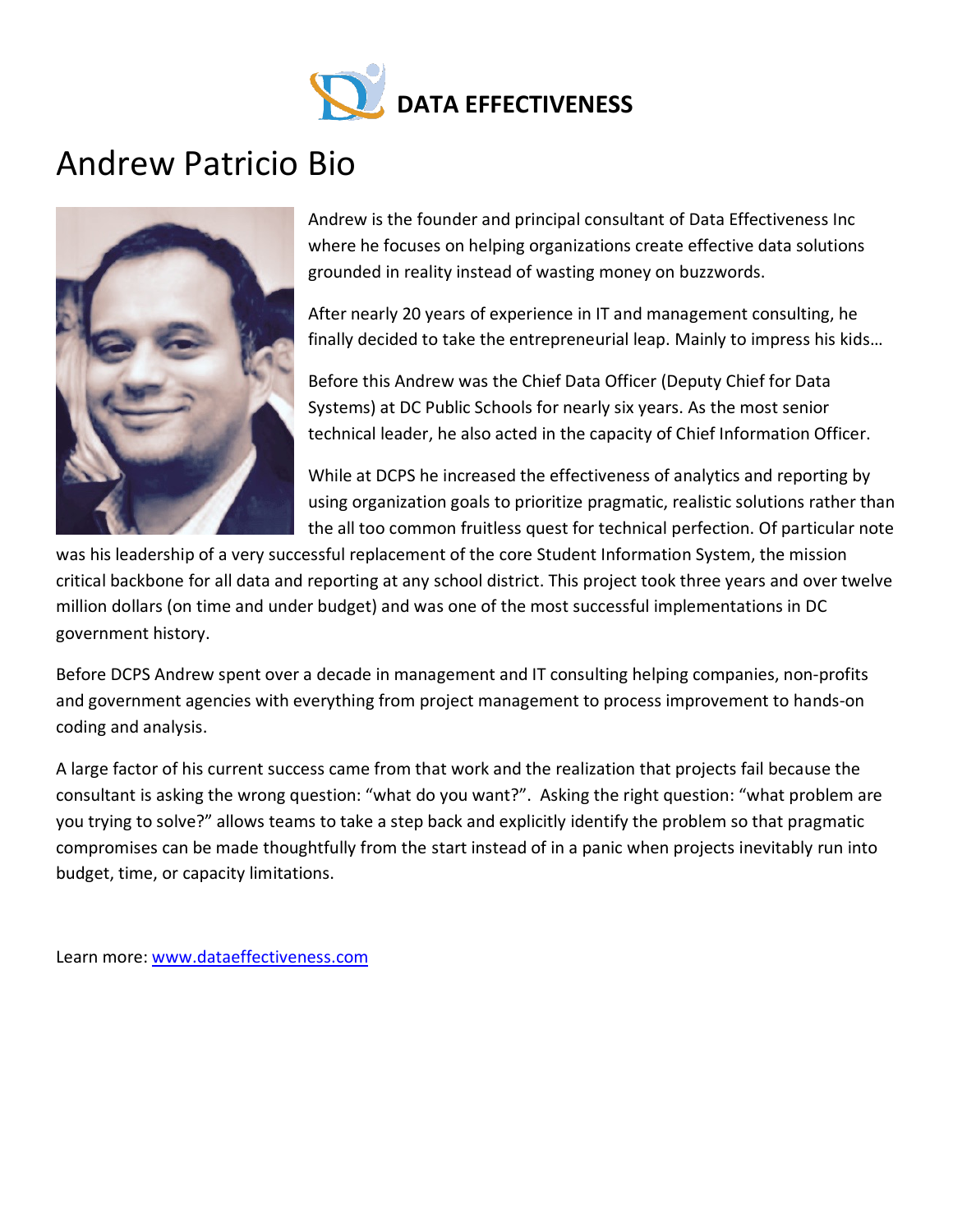# **ANDREW PATRICIO**

| 625 H St NE #445 | Washington, DC 20002 | $(571)$ 216-2003 | andrew@dataeffectiveness.com |
|------------------|----------------------|------------------|------------------------------|

### **PROFESSIONAL SUMMARY**

- $\triangleright$  Results focused IT Management Executive with experience providing strategic vision and leadership in data effectiveness, system implementation, and technical strategy
- $\triangleright$  Champions innovation while balancing process improvement and technical development to provide effective, pragmatic, and sustainable solutions to business problems.
- $\triangleright$  Specific experience includes data effectiveness, staff supervision, budget management, application development, RFP and vendor selection, and leading high performing teams to deliver solutions that maximize return on investment
- $\triangleright$  Strong leader with demonstrated ability to build team capacity through recruiting talented resources, direct mentoring of individual team members, and continuous improvement of overall team

### **PROFESSIONAL EXPERIENCE**

### **FOUNDER, Data Effectiveness Inc June 2016 June 2016 June 2016 June 2016 June 2016 June 2016 June 2016 June 2016 June 2016 June 2016 June 2016 June 2016 June 2016 June 2016 June 2016 June 20**

Provide data strategy and infrastructure consulting to help organizations get immediate and scalable benefits from their data. Clients include HR technology startup, educational data startup, managed care org, non-profits, and local government agencies.

# **CHIEF DATA OFFICER, District of Columbia Public Schools Nov 2010 to Jun 2016**

Performed functions of **CIO**and **Chief Data Officer** at major urban school district consisting of 120 schools, 49,000+ students and 6,000+ staff. DC Public Schools has a very entrepreneurial culture requiring fast-paced and creative IT support of business and education initiatives

Technical Leadership / System Development

- Initiated and drove project to replace aging Student Information System including all aspects of RFP creation, vendor selection, technical implementation and roll-out strategy (team size 30+). Came in **under budget with Phase one completed in less than 4 months** from vendor selection to rollout in August 2014 and phase two in June 2015. Project was recognized as one of the most successful agency-wide system implementations in DC government due to focus on end users, realistic management of project scope, strong technical leadership and close ownership of end product
- Functioned as most senior level technical resource as the School District does not employ a CIO
- Managed annual department budget of up to **\$1 million and project budgets in excess of \$12 million**
- Directly supervised staff consisting of up to 17 full-time employees and IT professionals including Director of Applications, Director of System Development, Director of Student Information System Operations, Manager of Business Intelligence, Senior Business Analysts/Project Managers, & Senior Database Administrators/Developers
- Acted as Technical Advisor for numerous application implementation projects and technical RFP's
- Provided **hands-on technical capacity** "in the trenches" when needed including rewrite of poorly performing metric dashboard (response time went from >5 mins to < 10 secs), reviews & redesign of vendor code for SIS implementation, and Javascript/Java/SQL/Perl coding as needed to meet deliverable timelines

### Data Effectiveness

- Designed data model and led implementation of data warehouse and associated tools by working with end users to create standard reports, automating processes, and consolidating metric calculations and business rules
- Created self-service reporting tools to improve to availability of data to analytics teams within DCPS
- Implemented data quality system that significantly improved manual and time consuming data correction process by consolidating all error reporting and providing end-users with specific directions to fix errors
- Managed major project initiatives including leading cross-functional teams of up to 30 members to improve data quality, data analysis, data application, reporting and the ability to leverage data across the organization

# Strategic Planning / Operations

- Built relationships across departments and with school-based end users to break down silos and build trust
- Restructured department to increase technical capacity and capability, while saving \$300,000 annually
- Implemented a knowledge management solution to help institutionalize policies, procedures, and business rules
- Instituted best practice policies and procedures that significantly improved app dev process by providing structure for tracking progress, QA, bug fixes, and new feature requests